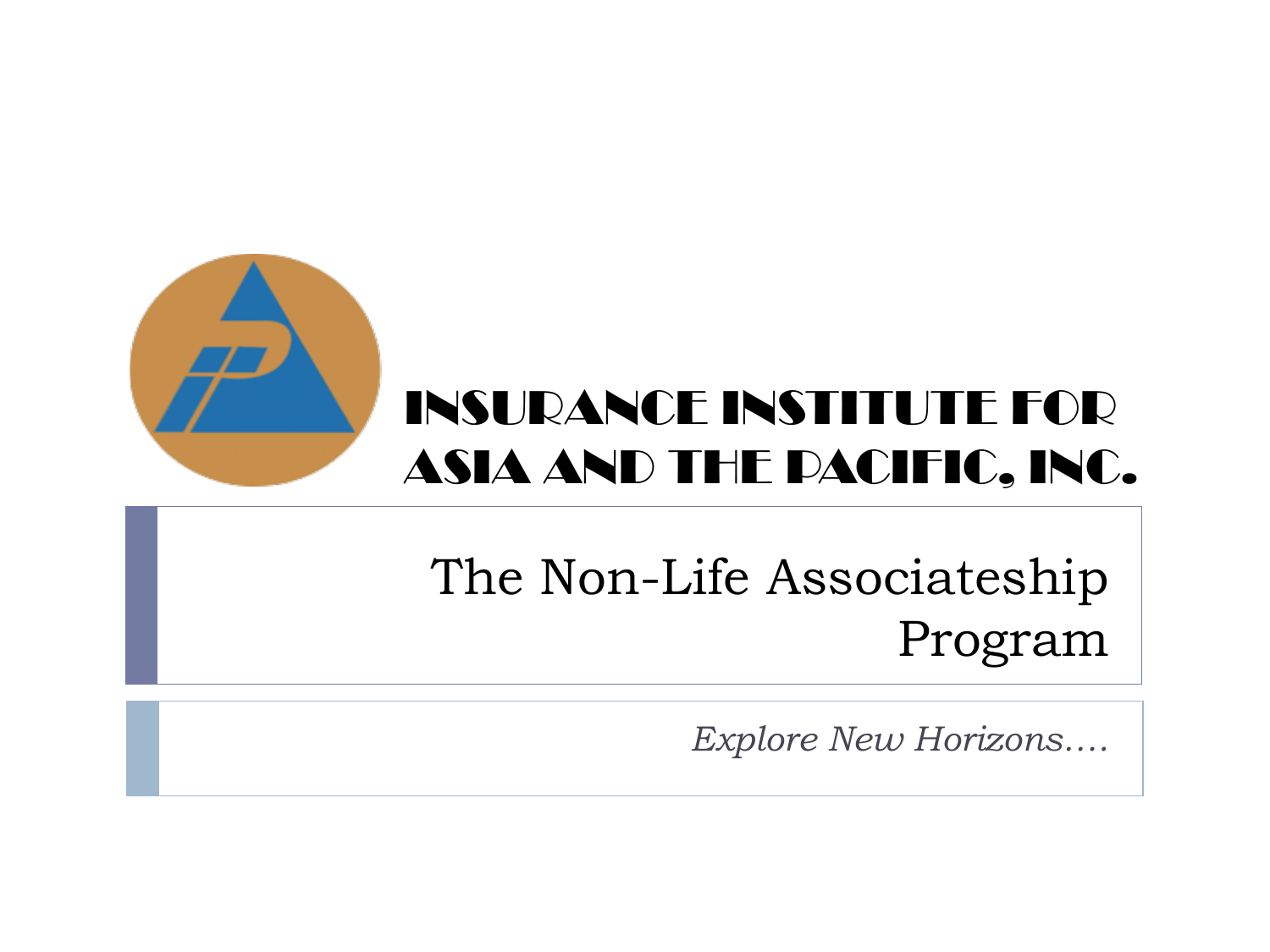### About the Non-Life Associateship

 The Non-Life Associateship Program is open to any one who has been conferred a degree in college or university and is intending to pursue a career in non-life insurance.

#### Application for Registration

 A person intending to qualify and be elected as **Associate of the Insurance Institute for Asia and the Pacific, Inc.** must be first registered as a student. He should apply for registration with the Institute. His application for registration must be sent to the Institute together with the particulars and evidence of the educational qualification or experience in insurance required for the course.

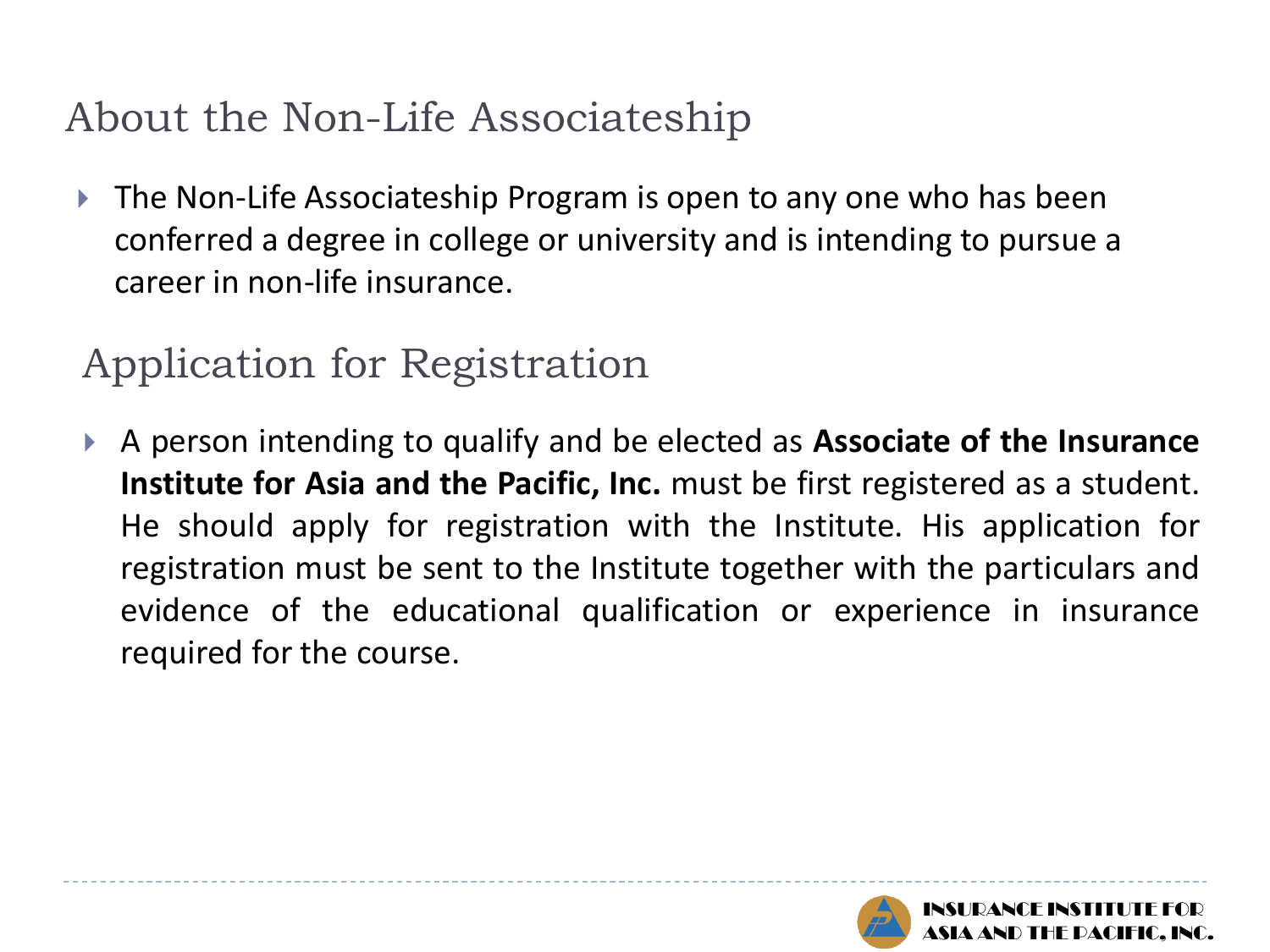# Requirements

- Must be at least 18 years of age
- A graduate of a reputable college or university in the Philippines *(or its equivalent for foreign students)*
- A person who does not meet the above requirement may be admitted provided that they have one of the following:
	- High school graduate and has credits in subject required in 2 years of college studies *(or its equivalent for foreign students)* and has been employed in the Insurance industry for 10 or more years.
	- High school graduate and has credits in subject required in 2 years of college studies *(or its equivalent for foreign students)* and has passed the lecture course on IIAP Basic Non-Life Insurance.
	- High school graduate *(or its equivalent for foreign students)* and who has undergone training in insurance with sufficient credits (to be determined by IIAP) and is holding a supervisory position in an insurance company.

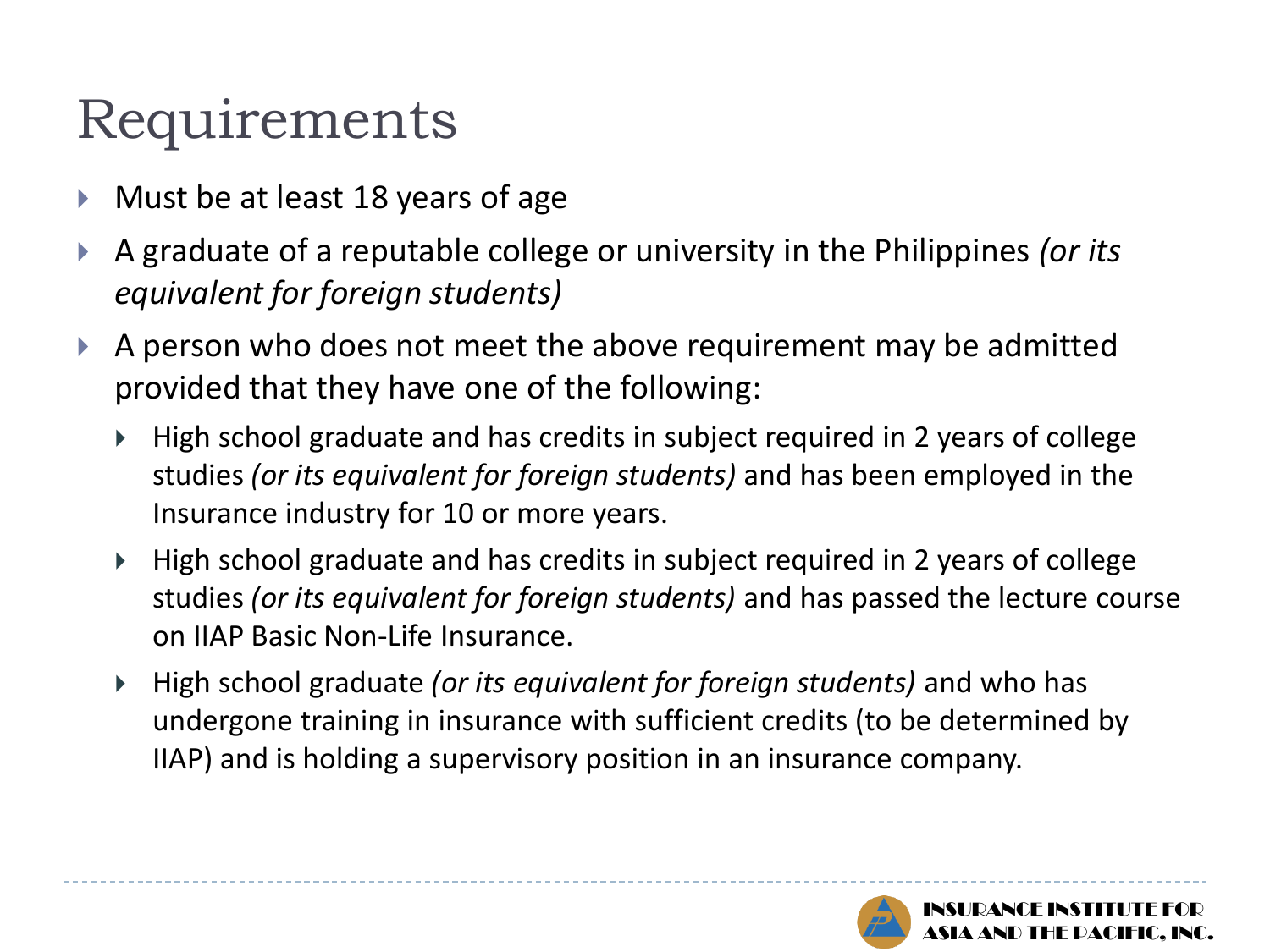# **Credentials**

▶ For the IIAP Associateship, the Transcript of Record shall be accepted from foreign applicants as evidence of a degree completed, or credit for two years of college studies. The diploma may be accepted as evidence of graduation from high school.

# Course Requirement

- ▶ To complete the qualification leading to Associateship, a candidate is:
	- Urged to attend the oral instruction in all twelve (12) major courses with 4 pre-requisite courses
	- **Pass the Required Exam/s in each of the course.**

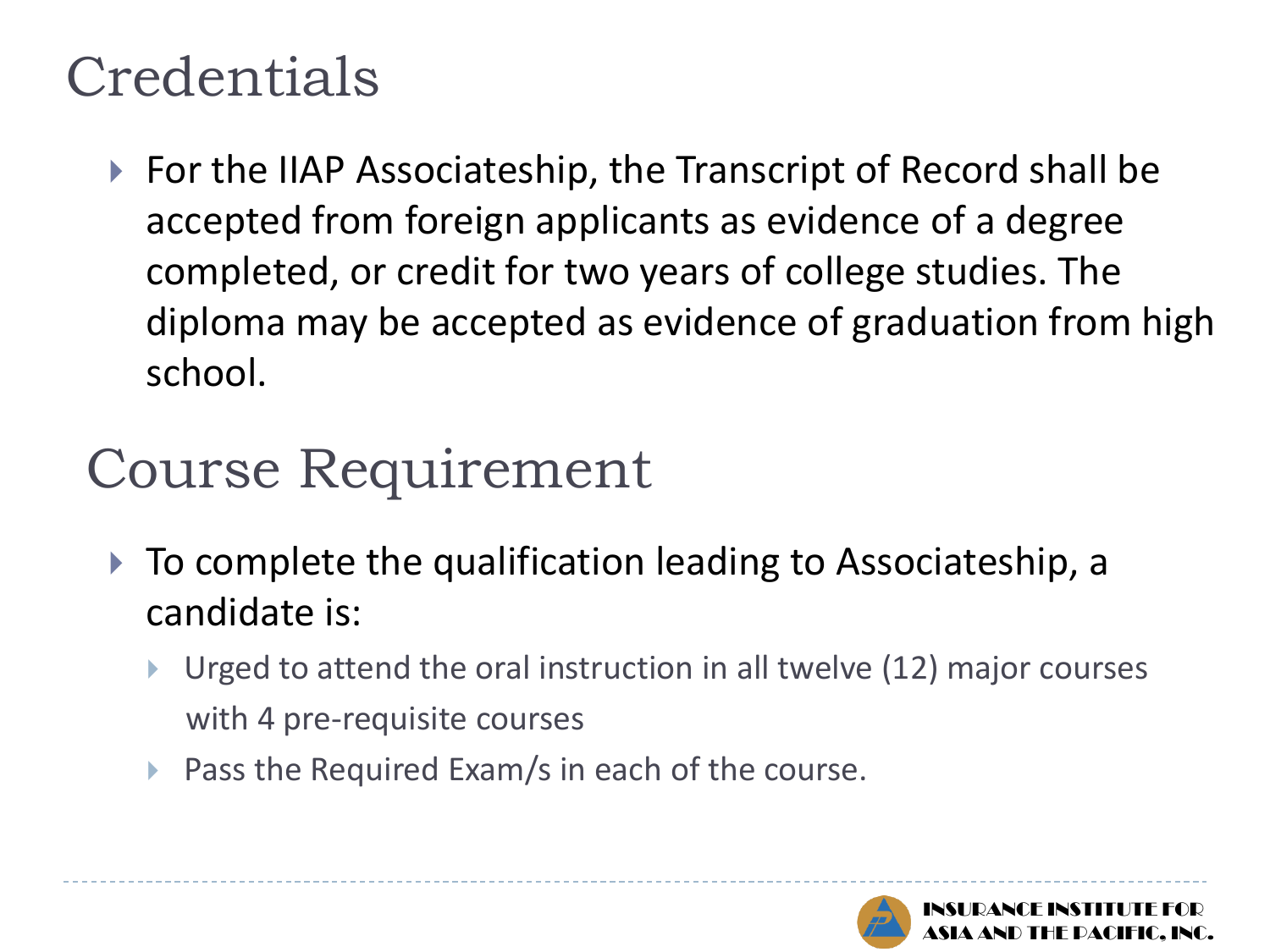# Curriculum (12 Major Courses)

- 1. Basic Non-Life Insurance Course (42 hrs.)
- 2. Advance Course on Fire Insurance (35 hrs.)

*Pre-requisite Intermediate Course on Fire Insurance(19hrs.)* 

3. Advance Course on Casualty (35 hrs.)

 *Pre-requisite: Intermediate Course on Casualty Insurance (16hrs.)*

- 4. Advanced Course on Marine Insurance (33 hrs.) *Pre-requisite: Intermediate Course on Marine Insurance (16 hrs.)*
- 5. Advance Course on Reinsurance (15 hrs.) *Pre-requisite: Intermediate Course on Reinsurance (16 hrs.)*
- 6. Advanced Course on Accident and Health (15 hrs.)
- 7. Advanced Course on Motor Insurance (15 hrs.)
- 8. Advanced Course on Engineering Insurance Course (24 hrs.)
- 9. Advanced Course on Suretyship (27 hrs.)
- 10. Business Interruption (18 hrs.)
- 11. Insurance Claims (33 hrs.)
- 12. Insurance Marketing or Marketing Management (12 hrs.)

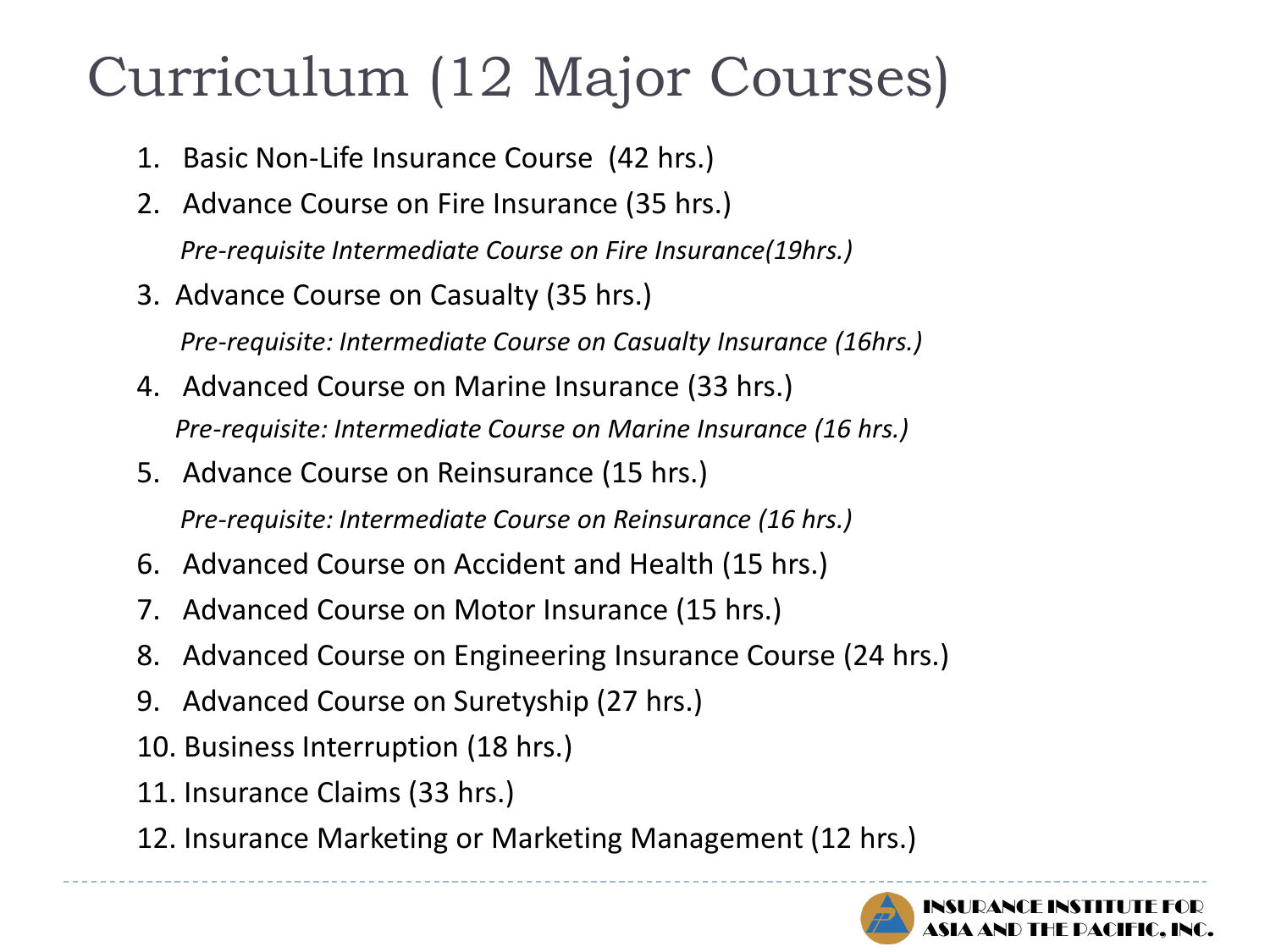# Curriculum



IIAP Non-Life Associate

*(\*Pre–Requisite Course)*